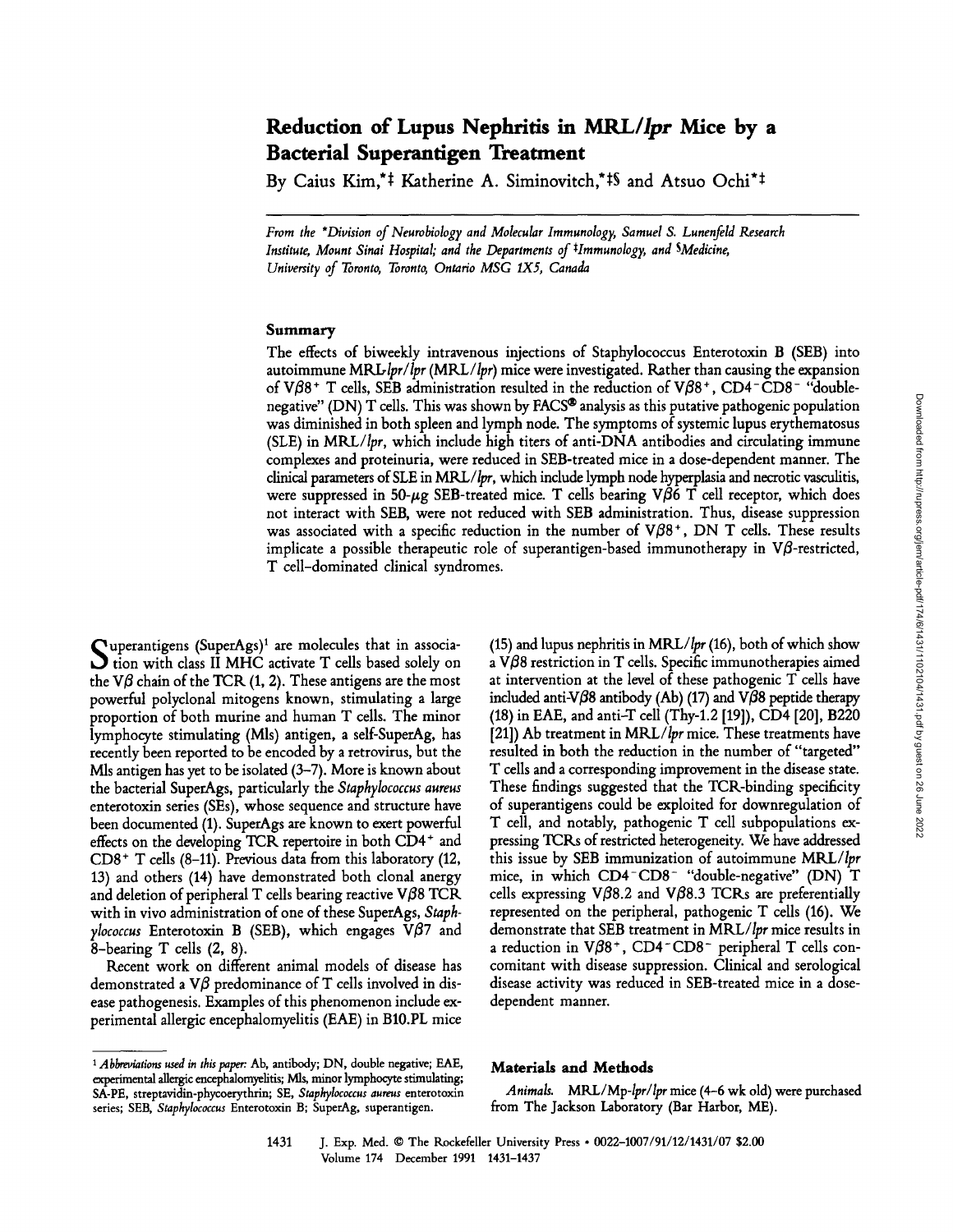*Reagents and mAbs.* SEB was purchased from Sigma Chemical Co. (St. Louis, MO). Reagents used for direct staining were biotinconjugated anti-:  $V\beta6$  (22), V $\beta8$  (23), CD4-PE conjugate, and CDS-FITC conjugate from Becton Dickinson & Co. (Mountain View, CA). Secondary reagents, streptavidin-PE (SA-PE) and avidin-FITC, were also purchased from Becton Dickinson & Co.

*Treatment of MRL/Ipr with SEB,* Treatment *of MRL / Ipr* started at 6 wk of age before clinical onset of disease. Animals were injected with 50, 5, and 0.5  $\mu$ g of SEB in 0.2 ml PBS or PBS alone intravenously through the tail vein every 2 wk.

*Fluorescence Staining (FACS®)*. Spleen and axillary lymph node single cell suspensions from 6-mo-old MRL/lpr mice were treated with Tris-buffered 0.16 M ammonium chloride to lyse the RBC. 10<sup>6</sup> cells were incubated with biotinylated anti-V $\beta$ 6 or anti-V $\beta$ 8 (purified from the respective B cell hybridomas by protein A-Sepharose [Pharmacia Fine Chemicals, Uppsala, Sweden]) for 30 min on ice. The cells were then washed and incubated with either SA-PE (when anti-CD8-FITC was used as the second antibody) or avidin-FITC (when anti-CD4-PE was used as the second antibody). After 30 min of incubation on ice, the cells were washed three times and incubated with anti-CD4-PE or anti-CD8-FITC (as mentioned above). Cells were washed and two-color analysis was performed by an Epics C fluorocytometer (Coulter Immunology, Hialeah, FL).

*ELISA for Anti-DNA Abs and Circulating Immune Complexes.*  Polystyrene microtiter wells coated with double-stranded DNA (ds-DNA) or goat Clq were the kind gift of Dr. Marilyn Baltz (Sigma

Chemical Co.). Blood from each mouse was pooled according to treatment group and collected before the biweekly injections. Sera was diluted in 0.05% Tween 20 in PBS at a 1:500 dilution and allowed to incubate on the plates for 60 min at room temperature. The plates were then washed three times with PBS-Tween, and 50  $\mu$ l of a 1/1,000 dilution of anti-IgG and anti-IgM goat anti-mouse urease conjugate (Sigma Chemical Co.) was added to the plates. After incubation for 30 min, the plates were washed three times with PBS-Tween and twice with 0.15 M NaC1. The plates were then incubated with the urease substrate solution. The urease substrate solution was made by a protocol kindly provided by Sigma Chemical Co. In short, 8 mg of bromcresol purple was dissolved in 1.48 ml of 0.01 M NaOH and then diluted to 100 mlwith water. 100 mg of urea and 3.7 mg of EDTA were dissolved and the pH was adjusted to 4.8 by the addition of 0.01 M NaOH. Colourimetric change was quantified by a Microplate Reader (MR, 600; Dynatech, Chantilly, VA) at 590 nm OD.

*Proteinuria and Physical Symptoms.* Urine (from at least four mice per group) was pooled according to treatment group. Protein concentration and the presence of blood in urine was measured semiquantitatively by reagent strips for urine analysis (Labstix; Ames Corp., Etobicoke, Ontario). Physical symptoms were visually scored as: 0, no symptoms; 0.5, trace; 1-4, when visible symptoms are observed, with 4 being the most severe (physical symptoms include lymph node hyperplasia, immune complex vasculitis, and necrosis of the ears). Mortality was observed in the PBS and  $0.5-\mu g$  SEBtreated groups at 4 mo of age. The scores representing physical



Figure 1. Circulating immune complex and anti-DNA titers as measured by ELISA. MRL-lpr/lpr mice were given biweekly intravenous injections (by tail vein) of 50, 5, and 0.5  $\mu$ g of SEB in 0.2 ml PBS or PBS alone beginning at 6 wk of age. At weekly intervals,  $\sim$ 200  $\mu$ l of blood was collected from each mouse and serum was pooled according to treatment group and stored at  $-20^{\circ}\text{C}$ . (a) The results from C1q-coated plates; (b) DNA-coated wells. The data are representative of three separate experiments. Nonautoimmune C3H/HeJ and pre-autoimmune *MRL/Ipr* (4 wk of age) registered OD readings <0.05 at 590 nm for both assays. 50  $\mu$ g SEB ( $\bullet$ ), 5  $\mu$ g SEB (O), 0.5  $\mu$ g SEB ( $\Delta$ ), PBS ( $\square$ ).

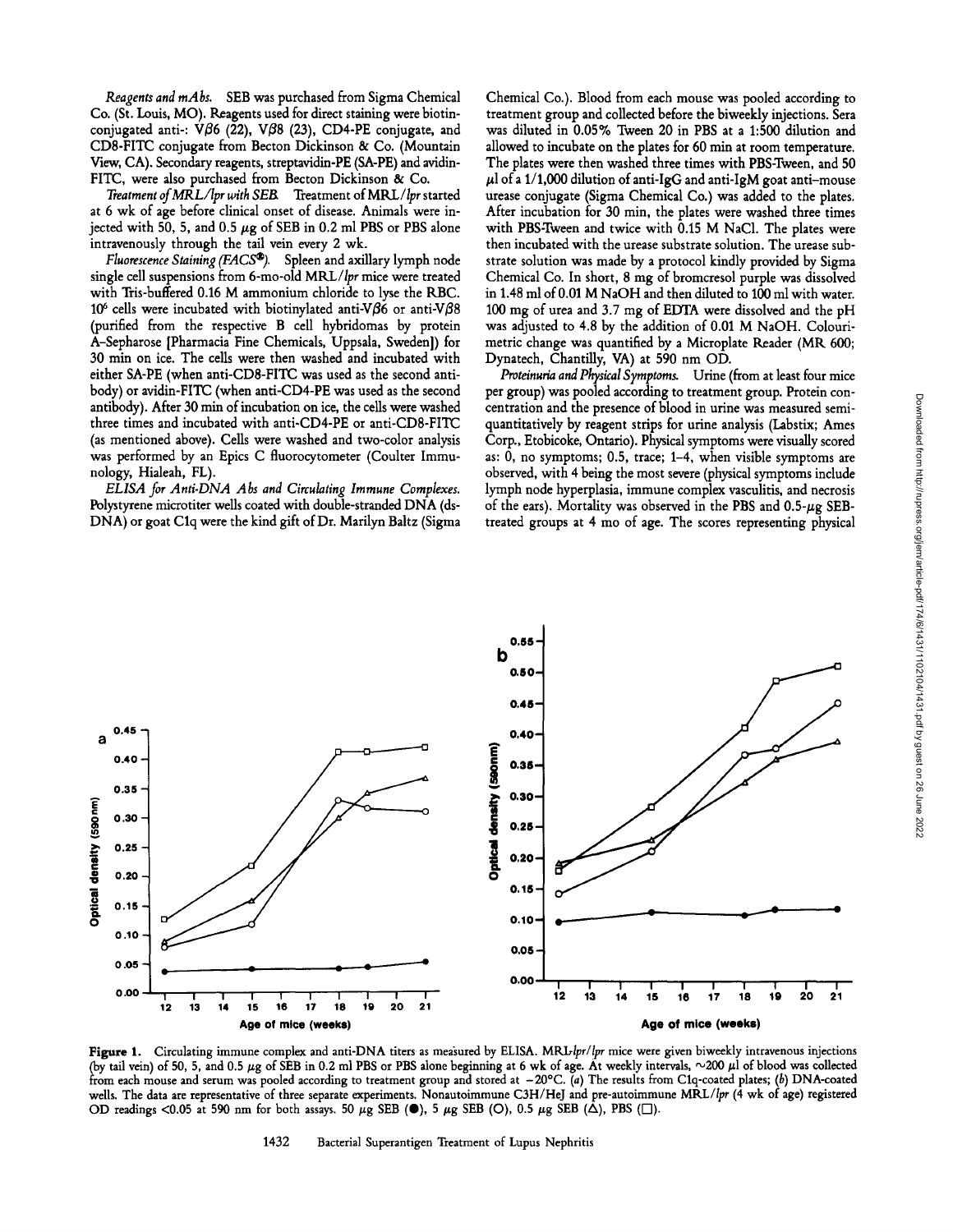symptoms were calculated by determining the total score for each group and then dividing by the number of animals alive in that group when the measurement was taken.

### **Results**

*Systemic Administration of SEB Reduces Both Immune Cornflex and dsDNA-specific Ab Titer.* Serologically, we followed both circulating immune complex (Fig. 1 a) and ds-DNAspecific antibody (Fig. 1  $b$ ) titers as measured by ELISA. The results show that while the PBS-injected controls manifested the aggressive increase in these indices correlated with disease onset at 3 mo of age, animals treated with 50  $\mu$ g SEB showed a pre-autoimmune level, similar to that measured in nonautoimmune mice. The intermediate doses of SEB (5 and 0.5  $\mu$ g) decreased both serological levels 1–1.5-fold, but did not have as great an effect as the  $50-\mu$ g SEB treatment, which was associated with a fourfold difference in DNA-specific OD, and an eightfold difference in immune complex OD (from this point on, "SEB treatment" will refer to the  $50-\mu$ g-treated group exclusively). We have also previously observed a decrease in ds-DNA-specific Ab titer using 20  $\mu$ g of SEB (unpublished observations, C. Kim). Thus, SEB treatment induces a dose-dependent decrease in two serological parameters of SLE in *MKL/Ipr* mice.

*Specific Reduction of V[38 +, CD4 - CD8- T Cells in SEBtreated Spleens and Lymph Nodes.* To ascertain the effects of SEB immunization on the peripheral  $\nabla\beta\delta$  population in this autoimmune strain, the proportions of  $V\beta8$ <sup>+</sup> T cells in the splenic and lymph node CD4+,CD8+, and CD4-CD8- T cell populations were compared between 6-mo-old controls and  $50-\mu g$  SEB-treated mice. We were curious to determine if SEB could cause a decrease in peripheral  $V\beta8$ <sup>+</sup> T cells that were CD4<sup>-</sup> and CD8<sup>-</sup>. The results of both splenic and lymph node analyses show that injections of SEB does produce a decrease in the  $V\beta8$ <sup>+</sup> DN T cell fraction, from 15%

to 2% in spleen (Fig. 2 a) and 22% to 2% in LN (Fig. 2)  $b$ ). Interestingly, there seemed to a compensatory increase in the V $\beta$ 6<sup>+</sup> CD4<sup>-8-</sup> fraction with SEB treatment, from 3% to 8%. However, the  $V\beta6$ <sup>+</sup> DN T cell proportion did not show the enormous expansion normally observed in the  $V\beta8$ <sup>+</sup> DN T cell fraction. Also, SEB immunization led to minimal decreases in the proportions of  $V\beta8$ <sup>+</sup> CD4<sup>+</sup> and V $\beta$ 8 + CD8 + T cells.

The results imply that the abnormal DN T cells that are associated with both onset and acceleration of disease in the *MRL/Ipr* strain are more susceptible to deletion than singlepositive cells, and/or that SEB treatment has suppressed their time-dependent proliferation. Regardless, the results show that SEB treatment has decreased the level of these phenotypically aberrant cells and results in the suppression of disease.

*Mass of Lymphoid Organs from SEB-treated MRL/Ipr Mice.*  One of the phenotypic changes associated with disease onset is a massive lymphoid hyperplasia, which causes a profound increase in the size of lymphoid organs (24, 25). We therefore examined the splenic and lymph node sizes of mice from PBS controls and SEB-treated *MRL/Ipr.* 

As shown in Fig. 3, with SEB treatment, there is a decrease in both the spleen and the axillary lymph node. Specifically, spleens and axillary lymph nodes from PBS controls averaged 0.66 and 0.25 g, respectively. The SEB counterparts weighed 0.25 and 0.04 g. This decrease in splenic and axillary lymph node mass is due to a decrease in cell number in these lymphoid organs. The other lymph nodes demonstrated a similar decrease in cellularity and size with SEB treatment (data not shown).

*Reduction in Proteinuria and the Physical Symptoms of SLE.*  Disease onset in these mice occurs at 3 mo of age with visible lymphoid hyperplasia, increasing titers of auto-Abs, and the development of nephritis with proteinuria. 50% mortality in the *MRL/Ipr* strain, due to glomerulonephritis, occurs by 5 mo of age. To determine the effect of SEB treatment on



1433 Kim et al.

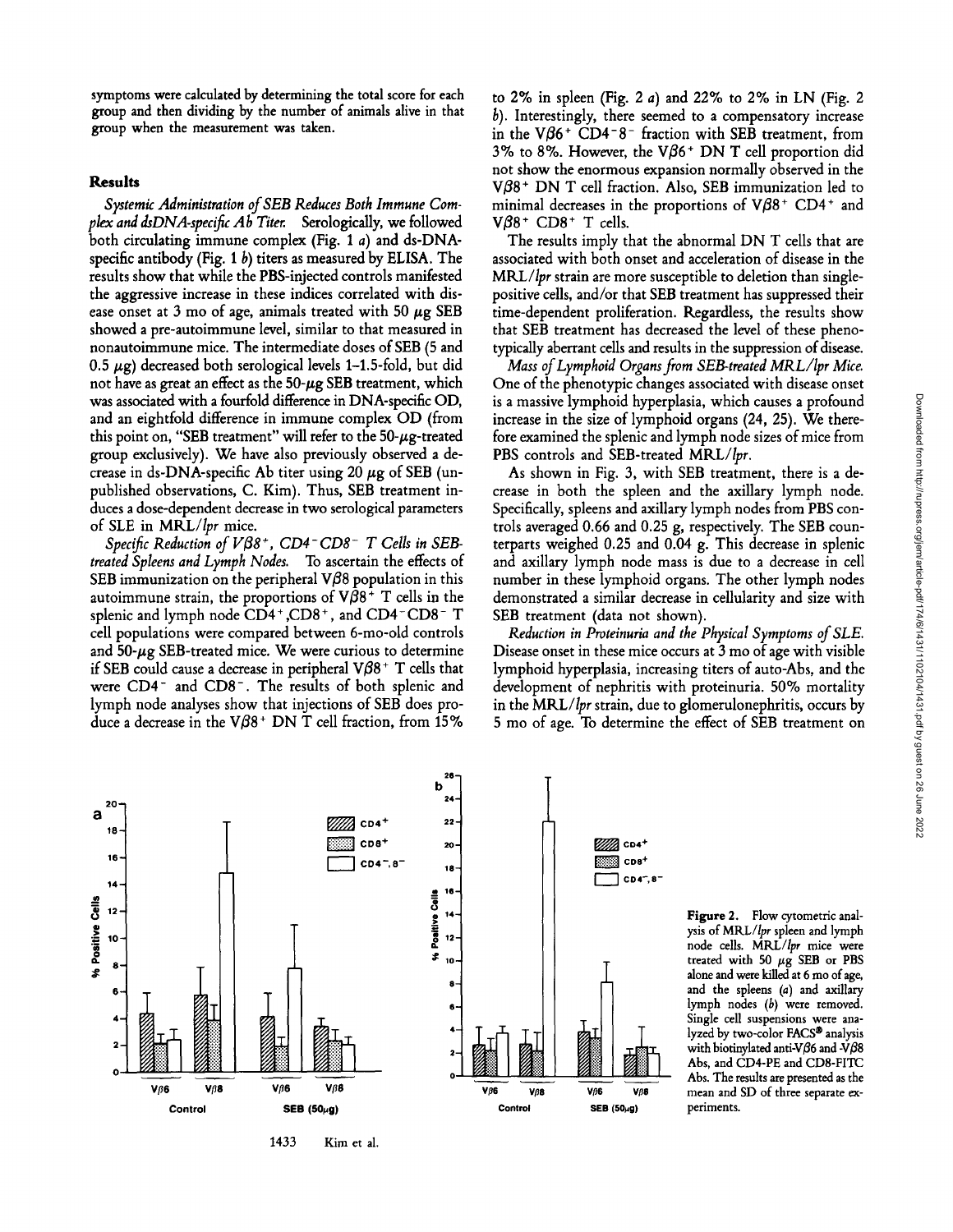

Figure 3. Mass of lymphoid organs from MLR/lpr mice. Spleen and axillary lymph nodes were removed from 6-mo-old MRL/lpr mice treated with 50  $\mu$ g SEB or PBS and weighed. The data are presented as the mean mass per spleen or axillary lymph node and SD of four different experiments.

a clinical level, we measured both renal function by assaying proteinuria and followed the physical symptoms of disease.

In Table 1, it is clearly shown that SEB treatment has inhibited renal degradation (0.3 g/liter at 5 mo of age), while the PBS controls demonstrate a gross defect in renal function (3.0 g/liter). The 0.5- $\mu$ g SEB-treated group shows an apparent acceleration of renal degradation, whereas the  $5-\mu g$ SEB-treated group reaches abnormal levels at 5 mo of age.

**Table** 1. *Proteinuria* 

| Age | Treatment      |                         |                         |                  |  |  |
|-----|----------------|-------------------------|-------------------------|------------------|--|--|
|     | 50 $\mu$ g SEB | 5 $\mu$ g SEB           | 0.5 $\mu$ g SEB         | <b>PBS</b>       |  |  |
| wk  | g/liter        |                         |                         |                  |  |  |
| 12  | < 0.3          | < 0.3                   | 1.0                     | 1.0              |  |  |
| 13  | <0.3           | < 0.3                   | 1.0                     | $1.0 - 3.0$      |  |  |
| 14  | < 0.3          | < 0.3                   | 1.0                     | $1.0 - 3.0$      |  |  |
| 15  | < 0.3          | $0.3 - 1.0$             | $1.0^*$                 | $1.0 - 3.0$      |  |  |
| 16  | <0.3           | 0.3                     | 1.0                     | $1.0 - 3.0$      |  |  |
| 17  | < 0.3          | 1.0                     | $1.0 - 3.0$             | $1.0 - 3.0$      |  |  |
| 18  | $0.3 - 1.0$    | $0.3 - 1.0$             | 3.0                     | 3.0 <sup>†</sup> |  |  |
| 19  | $0.3 - 1.0$    | $0.3 - 1.0$             | $3.0 - 20$ <sup>t</sup> | 3.0              |  |  |
| 20  | 0.3            | $1.0 - 3.0$             | $3.0 - 20$ <sup>‡</sup> | 3.0              |  |  |
| 21  | $0.3 - 1.0$    | $3.0 - 20$ <sup>‡</sup> | $3.0 - 20s$             | $3.0 - 20$       |  |  |

Measured from 3 mo of age (by Labstix).

\* Trace, nonhemolyzed blood.

Hemolyzed blood.

s Large blood.

In fact, by 21 wk of age, all the treatment groups, except  $50-\mu$ g SEB, show high levels of proteinuria as well as the presence of blood in the urine, a further indicator of glomerulonephritis.

The visible physical symptoms that signal lupus in this strain include lymph node hyperplasia, necrosis of the ears, and immune complex vasculitis of the skin (24, 25). Table 2 shows that SEB treatment has been effective in suppressing the physical signs of disease and parallels the results of SEB treatment on the other parameters of SLE in the *MRL/Ipr*  strain.

### **Discussion**

T cell-dominated clinical syndromes in which T cells preferentially express TCKs of restricted heterogeneity provide an unique opportunity to study the effects of T cell-directed therapies. The use of mAbs against specific T cell markers have been used in the treatment of both EAE (anti-V $\beta$ 8 Abs) and lupus in  $MRL/lpr$  (anti-Thy-1.2, CD4, B220). These therapies have resulted in the reduction of the "targeted" T cells as well as a decrease in disease activity. However, the effects of passive Ab therapy are generally short-lived and require frequent injections of large amount to be effective.

The results presented in this report indicate a reduction of disease in SEB-treated *MRL/Ipr* mice past 5 mo of age, the time when the PBS and 0.5- $\mu$ g SEB groups show 50% mortality (data not shown; and 24, 25). However, SEB treatment does not seem to suppress the disease completely. At 7 mo of age, some mice treated with 50  $\mu$ g of SEB developed lymph node swelling. This, however, was not due to an expansion of  $V\beta8^+$  or  $V\beta6^+$  DN T cells as measured by

**Table** 2. *Physical Symptoms (Lymphoid Hyperplasia, Necrosis of Ear, Hair Loss)* 

| Age | Treatment      |               |                 |            |  |
|-----|----------------|---------------|-----------------|------------|--|
|     | 50 $\mu$ g SEB | 5 $\mu$ g SEB | 0.5 $\mu$ g SEB | <b>PBS</b> |  |
| wk  |                |               |                 |            |  |
| 12  | 0              | 0             | 0               | 0          |  |
| 13  | 0              | 0             | 0.3             | 0.3        |  |
| 14  | 0              | 0             | 0.3             | 0.3        |  |
| 15  | 0              | 0             | 0.35            | 0.4        |  |
| 16  | 0              | 0             | 0.45            | 0.61       |  |
| 17  | 0              | 0.1           | 0.85            | 0.67       |  |
| 18  | 0              | 0.1           | 1.1             | 0.72       |  |
| 19  | 0              | 0.31          | 0.85            | 0.61       |  |
| 20  | 0              | 0.31          | 0.85            | 1.0        |  |
| 21  | $0.1\,$        | 0.44          | 0.95            | 1.06       |  |

No symptoms, 0; trace, 0.5. Symptoms scored 1-4, (4 most severe). Total score for each group is divided by total number of mice.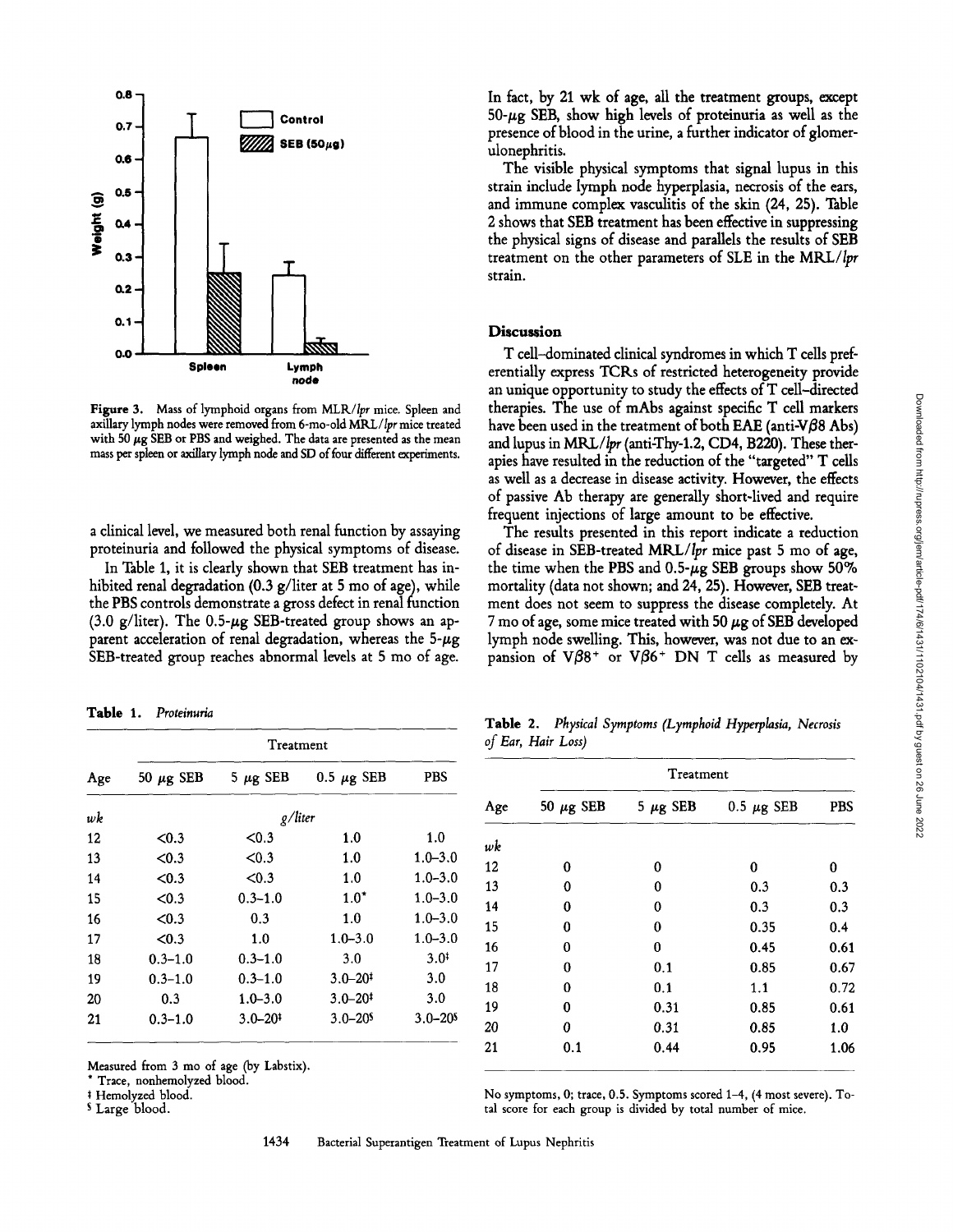FACS<sup>®</sup> analysis (data not shown). The possibility that clonal expansion of another  $V\beta$  DN T cell population causes disease in SEB-treated *MRL/Ipr* mice remains to be investigated. By 9 mo, the first indications of immune complex vasculitis are observed as well as mortality in this group. Thus, SEB treatment has a dramatic effect on delaying disease onset, but cannot completely abrogate the disease in this strain.

Work from this laboratory (12, 13) has shown anergy and reduction of  $V\beta8^+$ , CD4<sup>+</sup> peripheral T cells 21 d after a single injection of 50  $\mu$ g of SEB in BALB/c mice. It is thus possible that reductions of disease in *MRL/Ipr* mice may require only two or three SEB injections, and this is currently being investigated. However, the active processes involved in the development of disease in this strain may not permit duration of the effects of SEB injection comparable to that observed in *BALB/c* mice. The proliferation of DN T cells that is genetically programmed in *MRL/Ipr* mice may overcome an abbreviated treatment regimen. We have observed that after termination of treatment at 5 mo of age, *MRL/Ipr*  mice treated with 50  $\mu$ g of SEB develop high levels of anti-DNA Abs by 10 mo of age (unpublished observations, A. De Hoyos and A. Ochi).

The data presented in this report are consistent with a cause and effect relationship between a decrease in DN V $\beta$ 8<sup>+</sup> T cells and amelioration of disease. However, a role of CD4 + T cells in disease pathogenesis in this strain cannot be ruled out. It has been previously reported that CD4+ T cells can contribute to lymphoproliferation and auto-Ab production in *MRL/Ipr* mice (20). As we have previously shown that the dose of SEB used to reduce disease in *MRL/Ipr* mice is tolerogenic for  $CD4$ <sup>+</sup> T cells in normal mice, the possibility exists that these salutary effects result, in some measure, from anergy (but not deletion) of mature  $CD4^+$ ,  $V\beta 8^+$  T cells. Alternately,  $CD4+T$  cells that are involved in disease propagation may have arisen, in part, from the reacquisition of the CD4 accessory molecule by the DN T cells in the periphery (26-28). Thus, it may be impossible to distinguish the relevance of T cell anergy vs. reduction in amelioration of disease in *MRL/Ipr* mice. The advantage of SEB therapy, however, lies in the fact that SEB interacts with "reactive" T cells that are  $CD4^+$ ,  $CD8^+$ , and  $CD4^ CD8^-$  (29). The factors that cause these reactive T cells to undergo deletion or anergy when exposed to SEB remain to be determined. Similarly, the factors that lead to activation (30) or suppression (12-14) of T cells consequent to in vivo SEB administration remain to be determined.

The application of SEB to the treatment of *MRL/Ipr* mice provides a potential new technique in T cell--directed therapies. Although the data demonstrate that  $V\beta8$ <sup>+</sup> CD4<sup>-</sup>CD8<sup>-</sup> expansion in lymphoid tissues is dramatically prevented in mice, the mechanisms whereby this therapy downregulates autoan-

tibody and immune complex production are currently unclear. Previous data have demonstrated that SEB injection can cause suppression in the humoral response in normal mice (31), and thus it is possible that SEB can suppress anti-DNA antibody-producing B cells in *MRL/Ipr* mice.

The exact role of DN T cells in disease initiation and/or pathogenesis remains to be elucidated. Previous reports have shown that these cells have undergone thymic selection and expression of surface CD4 and CD8 (32, 33). There are currently two main paradigms as to the origin of these DN T cells (34). They may encode TCKs with autoreactive specificities or they may arise consequent to defective positive selection and may not have specificity for self at all. Regardless of their origins DN T cells are dearly involved in disease pathogenesis, and their ablatement by SEB treatment suppresses the disease.

In an alternate approach, peptide therapy has recently been shown to be effective in both preventing and reversing EAE in Lewis rats (18). This strategy invokes a 21-amino acid peptide derived from the second complementarity determining region of the V $\beta$ 8 TCR and presumably induces an autoregulatory response against V $\beta$ 8-bearing T cells. This treatment has a surprisingly rapid therapeutic effect, and the lack of foreign antigenic determinants as well as its extended regulatory effects makes this approach very promising. So far the mechanism of therapeutic effects is unclear. As yet, peptide therapy has not been investigated in the *MRL/Ipr* strain. It would be necessary and important to compare therapeutic benefits of SEB and peptide-mediated approaches.

One potential problem associated with SEB administration in vivo is its enterotoxic effect. SEs are the common cause of food poisoning in man. However, a recent report has suggested that different portions of the SEB molecule are responsible for its T cell mitogenic and enterotoxic effects (35). Our observations support this contention, as no detrimental effect was observed in SEB-treated mice except for a transient weight loss of 5-10% in 50- $\mu$ g-treated mice (data not shown; and 36).

In summary, T cell-mediated pathogenesis of autoimmunity in *MRL/Ipr* mice is implied by the clinical improvements induced by such interventions as neonatal thymectomy (37, 38) and administration of anti-Thy-l.2 (19), CD4 (20), and B-220 (21) mAbs. This strain then provides a unique model for studying the efficacy of T cell-directed therapies at improving and/or ablating disease. We have shown that a  $V\beta$ specific SuperAg that functionally inactivates and deletes peripheral T cells markedly reduces disease activity in these autoimmune mice. Whether  $V\beta$ -dominant T cells play a causative role in disease initiation and progression or arise through some bystander effect remains to be elucidated. However,  $V\beta$ specific therapy by SuperAgs may have potential for future clinical application and warrants further investigation.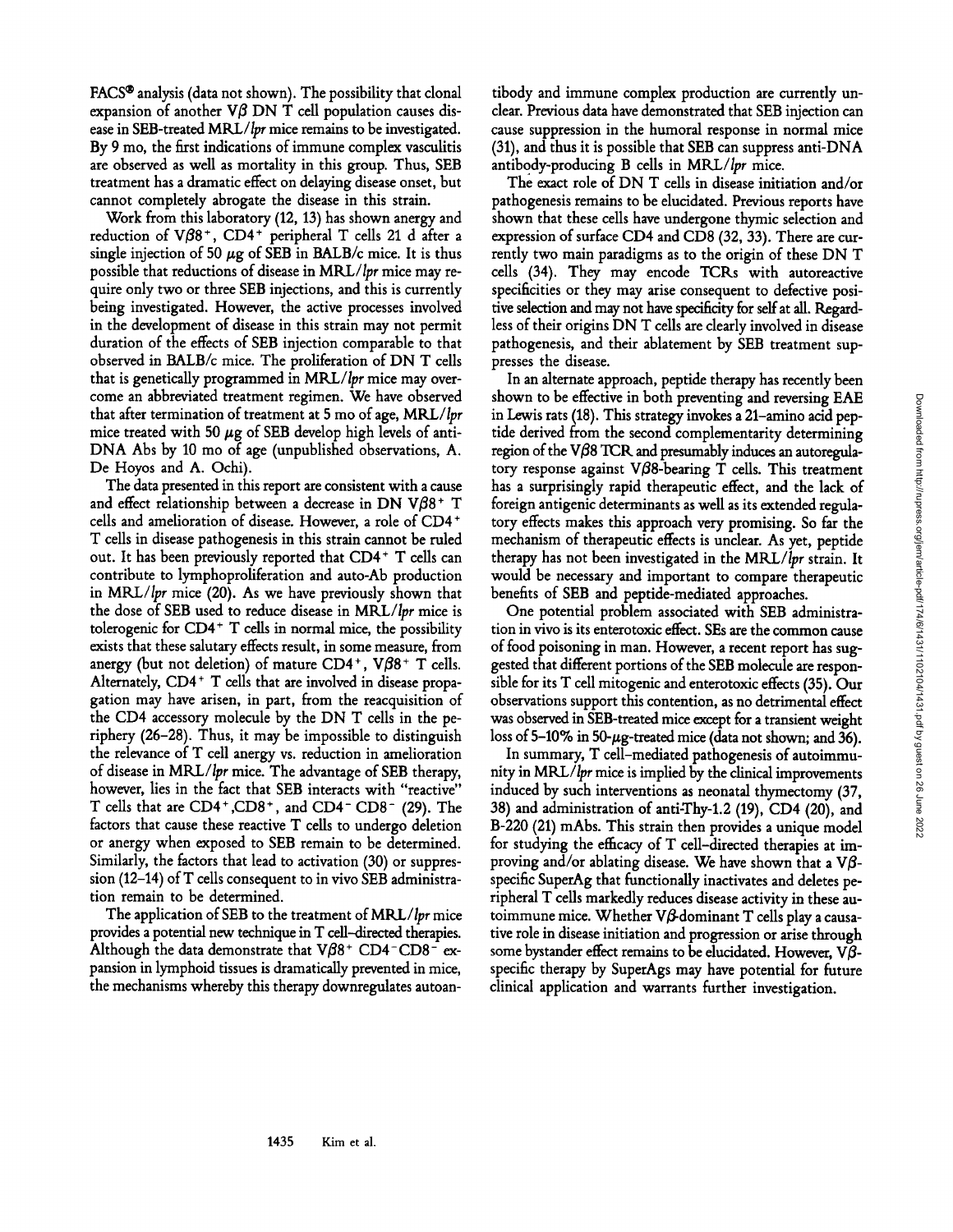We thank Drs. M. Bevan and O. Kanagawa for providing mAbs specific for V $\beta\beta$  (F23.1) and V $\beta\delta$  (RR4-7). We also thank S. Chow, C. Smith, J. Xu, and Dr. A. de Hoyos, for providing technical assistance.

This work was supported by grants from the Arthritis Society of Canada, National Cancer Institute of Canada (A. Ochi), and from the Medical Research Council (K. A. Siminovitch). C. Kim is a recipient of a research scholarship from the Medical Research Council of Canada. A. Ochi is a recipient of a research scholarship from the National Cancer Institute of Canada, and K. A. Siminovitch is a Career Scientist of the Ontario Ministry of Health and a recipient of a Canadian Life and Health Insurance Medical Scholarship.

Address correspondence to Atsuo Ochi, Samuel S. Lunenfeld Research Institute, Mount Sinai Hospital, 600 University Avenue, 840B, Toronto, Ontario MSG 1X5, Canada.

*Received for publication 26 June 1991 and in revised form 20 August 1991.* 

#### References

- 1. Marrack, P., and J. Kappler. 1990. The Staphylococcal enterotoxins and their relatives. *Science (Wash. DC).* 248:705.
- 2. Janeway, C.A., J. Yagi, P.J. Conrad, M.E. Katz, B. Jones, S. Vroegop, and S. Buxser. 1989. T cell responses to *Mls* and to bacterial proteins that mimic its behaviour. *Immunol. Rev.*  107:61.
- 3. Janeway, C.A. 1991. M/s: makes a little sense. *Nature (Lond.).*  349:459.
- 4. Marrack, P., E. Kushnir, and J. Kappler. 1991. A maternally inherited superantigen encoded by a mammary tumour virus. *Nature (Lond.).* 349:524.
- 5. Frankel, W.N., C. Rudy, J.M. Coffin, and B.T. Huber. 1991. Linkage of Mls genes to endogenous mammary tumour viruses of inbred mice. *Nature (Lond.).* 349:526.
- 6. Woodland, D.L., M.P. Happ, K.J. Gollob, and E. Palmer. 1991. An endogenous retrovirus mediating deletion of  $\alpha\beta$  T cells? *Nature (Lond.).* 349:529.
- 7. Dyson, P.J., A.M. Knight, S. Fairchild, E. Simpson, and K. Tomonari. 1991. Genes encoding ligands for deletion of  $V/\beta$ 11 T cells cosegregate with mammary tumour virus genomes. *Nature (Lond.).* 349:531.
- 8. White, J., A. Herman, A.M. Pullen, R. Kubo, J.W. Kappler, and P. Marrack. 1989. The  $\nabla\beta$  specific superantigen Staphylococcal enterotoxin B: stimulation of mature T cells and clonal deletion in neonatal mice. *Cell.* 56:27.
- 9. Kappler, J., U. Staerz, J. White, and P. Marrack. 1988. Selftolerance eliminates T cells specific for Mls-modified products of the major histocompatibility complex. Nature *(Lond.)*. 332:35.
- 10. MacDonald, H.R., R. Schneider, K.R. Less, C.R. Howe, H. Acha-Orbea, H. Festeinstein, M.R. Zinkernagel, and H. Hengartner. 1988. T cell receptor  $\nabla\beta$  use predicts reactivity and tolerance to M/s locus determinants. *Nature (Lond.).* 332:40.
- 11. Fry, A., and L. Matis. 1988. Self tolerance alters T cell receptor expression in an antigen-specific major histocompatibility complex restricted immune response. *Nature (Lond.).* 335:830.
- 12. Kawabe, Y., and A. Ochi. 1990. Selective anergy of  $V/68^+$ , CD4<sup>+</sup> T cells in Staphylococcus enterotoxin B-primed mice. *J. Extz Med.* 172:1065.
- 13. Kawabe, Y., and A. Ochi. 1991. Programmed cell death and extrathymic reduction of  $V\beta8^+$  CD4<sup>+</sup> T cells in mice tolerant to Staphylococcus enterotoxin B. *Nature (Lond.).* 349:245.
- 14. Rellahan, B.L., L.A. Jones, A.M. Kruisbeek, A.M. Fry, and L.A. Matis. 1990. In vivo induction of anergy in peripheral V $\beta$ 8<sup>+</sup> T cells by Staphylococcal enterotoxin B. J. Exp. Med. 172:1091.
- 15. Zamvil, S.S., DJ. Mitchell, N.E. Lee, A.C. Moore, M.K. Waldor, K. Sakai, J.B. Rothbard, H.O. McDevitt, L. Steinman, and H. Acha-Orbea. 1988. Predominant expression of a T cell receptor  $V\beta$  gene subfamily in autoimmune encephalomyelitis. *J. Exp. Med.* 167:1586.
- 16. Singer, P.A., R.J. McEvilly, D.J. Noonan, EJ. Dixon, and A.N. Theofilopoulos. 1986. Clonal diversity and T-cell receptor  $\beta$ -chain variable gene expression in enlarged lymph nodes of *MILUllor/lpr* lupus mice. *Proc. Natl. Acad. Sci. USA.* 83:7018.
- 17. Zaller, D.M., G. Osman, O. Kanagawa, and L. Hood. 1990. Prevention and treatment of murine experimental allergic encephalomyelitis with T cell receptor  $V\beta$ -specific antibodies. J. *Extx Med.* 171:1943.
- 18. Vandenbark, A.A., G. Hashim, and H. Offner. 1989. Immunization with a synthetic T-cell receptor V-region peptide protects against experimental autoimmune encephalomyelitis. *Nature (Lond.).* 341:541.
- 19. Wofsy, D., J.A. Ledbetter, P.L. Hendler, and W.E. Seaman. 1985. Treatment of murine lupus with monoclonal anti-T cell antibody, *j. Immunol.* 134:852.
- 20. Santoro, T.J., J.P. Portanova, and B.L. Kotzin. 1988. The contribution of L3T4<sup>+</sup> T cells to lymphoproliferation and autoantibody production in *MRL-lpr/lpr* mice. *J. Exp. Med.* 167:1713.
- 21. Asensi, V., K. Kimeno, I. Kawamura, M. Sakumoto, and K. Nomoto. 1989. Treatment of autoimmune MRL/lpr mice with anti-B220 monoclonal antibody reduces the level of anti-DNA antibodies and lymphadenopathies. *Immunology.* 68:204.
- 22. Kanagawa, O., E. Palmer, and J. Bill. 1989. A T cell receptor V $\beta$ 6 domain that imparts reactivity to the *Mls<sup>a</sup>* antigen. *Cell. Immunol.* 119:412.
- 23. Staertz, U.D., H.G. Rammensee, J.D. Benedetto, and M.J. Bevan. 1985. Characterization of a murine monoclonal antibody specific for an allotypic determinant on T cell antigen receptor. *J. Immunol.* 134:3994.
- 24. Andrews, B.S., R.A. Eisenberg, A.N. Theofilopoulos, S. Izui, C.B. Wilson, P.J. McConahey, E.D. Murphy, J.B. Roths, and EJ. Dixon. 1978. Spontaneous murine-lupus like syndromes. Clinical and immunopathological manifestations in several strains. *J. Exp. Med.* 148:1198.
- 25. Theofilopoulos, A.N., and F.J. Dixon. 1985. Murine models of systemic lupus erythematosus. *Adv. Immunol.* 37:269.
- 26. deTalance, A., D. Regnier, S. Spinella, J. Morisset, and M. Seman. 1986. Origin of autoreactive T helper cells. I. Characterization of Thy-1<sup>+</sup>, Lyt<sup>-</sup>, L3T4<sup>-</sup> precursors in the spleen